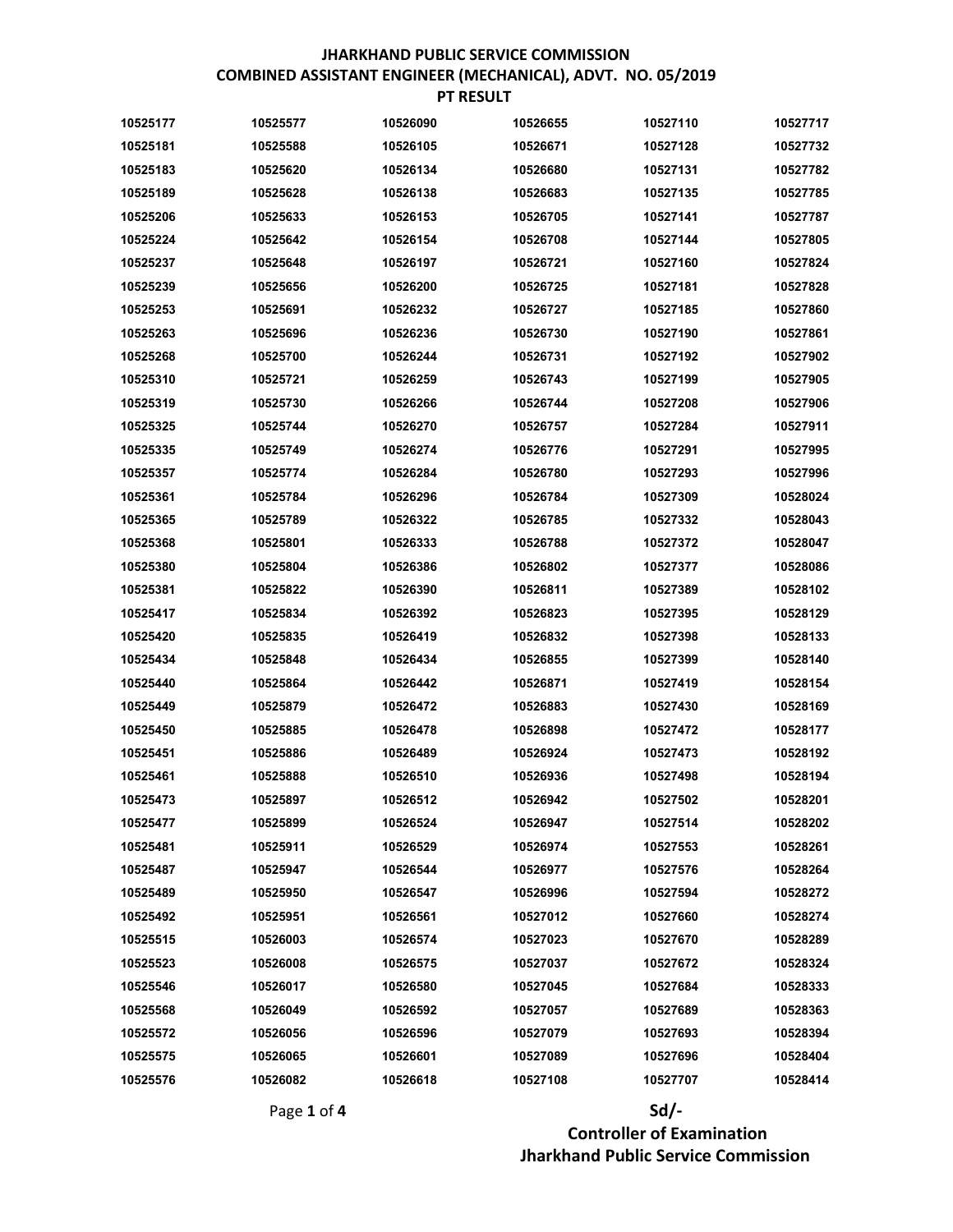## Page 2 of 4  $Sd$  Controller of Examination Jharkhand Public Service Commission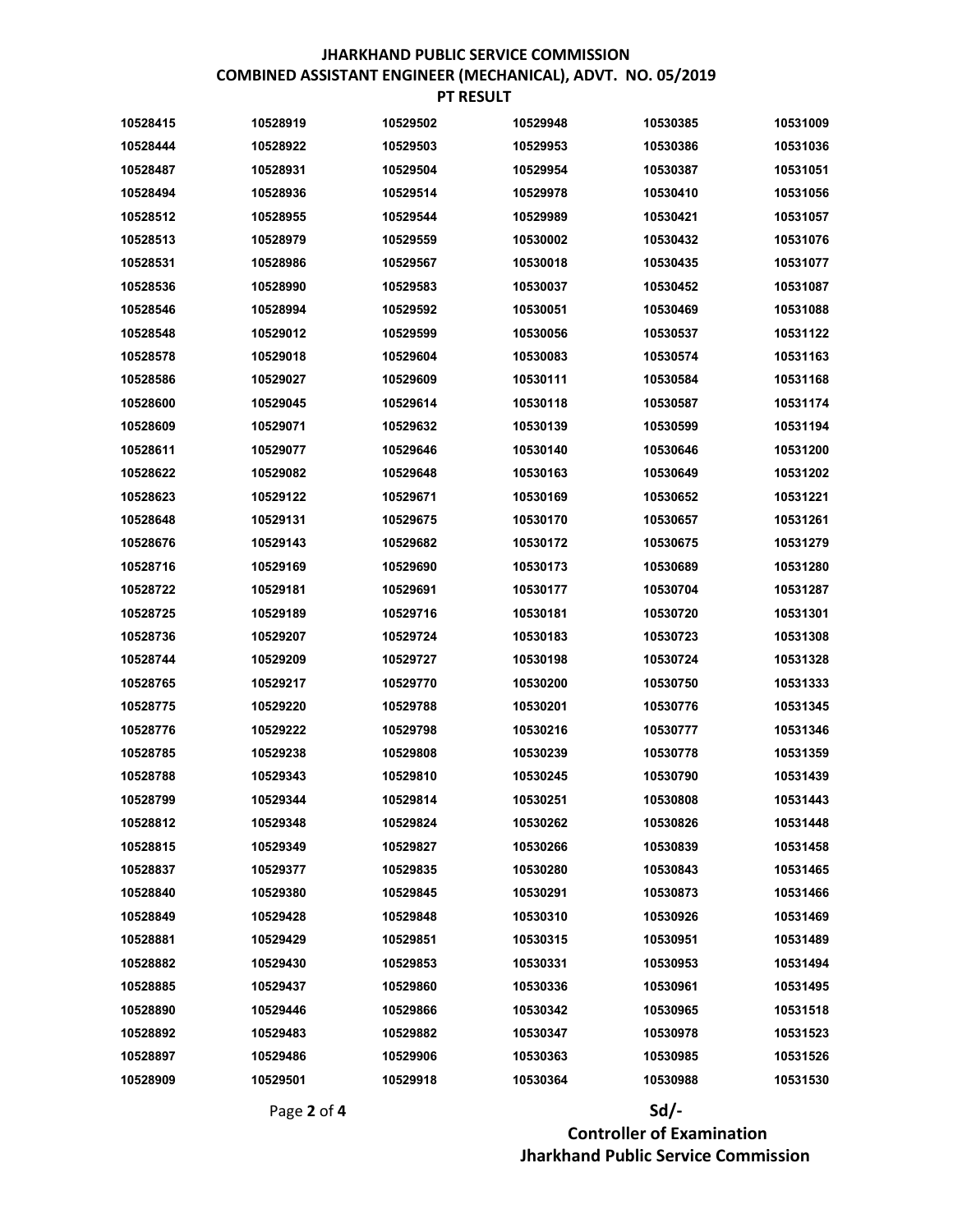| 10531536 | 10531959 | 10532634 | 10533110 | 10533585 | 10534045 |
|----------|----------|----------|----------|----------|----------|
| 10531542 | 10531968 | 10532637 | 10533117 | 10533588 | 10534055 |
| 10531563 | 10532010 | 10532645 | 10533120 | 10533597 | 10534120 |
| 10531571 | 10532079 | 10532653 | 10533123 | 10533624 | 10534125 |
| 10531586 | 10532083 | 10532657 | 10533124 | 10533626 | 10534126 |
| 10531590 | 10532104 | 10532663 | 10533154 | 10533629 | 10534131 |
| 10531598 | 10532107 | 10532671 | 10533177 | 10533631 | 10534132 |
| 10531607 | 10532126 | 10532673 | 10533198 | 10533654 | 10534154 |
| 10531616 | 10532150 | 10532676 | 10533201 | 10533680 | 10534176 |
| 10531621 | 10532166 | 10532688 | 10533206 | 10533684 | 10534180 |
| 10531627 | 10532188 | 10532696 | 10533220 | 10533710 | 10534185 |
| 10531637 | 10532220 | 10532707 | 10533231 | 10533715 | 10534188 |
| 10531641 | 10532223 | 10532726 | 10533237 | 10533741 | 10534212 |
| 10531646 | 10532242 | 10532745 | 10533247 | 10533753 | 10534215 |
| 10531666 | 10532292 | 10532751 | 10533252 | 10533767 | 10534225 |
| 10531682 | 10532307 | 10532753 | 10533259 | 10533772 | 10534226 |
| 10531684 | 10532309 | 10532755 | 10533272 | 10533787 | 10534234 |
| 10531691 | 10532311 | 10532756 | 10533289 | 10533799 | 10534240 |
| 10531694 | 10532324 | 10532757 | 10533300 | 10533811 | 10534241 |
| 10531711 | 10532328 | 10532760 | 10533301 | 10533817 | 10534248 |
| 10531715 | 10532338 | 10532772 | 10533302 | 10533829 | 10534272 |
| 10531724 | 10532347 | 10532787 | 10533314 | 10533833 | 10534274 |
| 10531727 | 10532363 | 10532805 | 10533320 | 10533881 | 10534278 |
| 10531736 | 10532365 | 10532809 | 10533327 | 10533883 | 10534286 |
| 10531763 | 10532369 | 10532825 | 10533351 | 10533886 | 10534300 |
| 10531773 | 10532420 | 10532834 | 10533368 | 10533887 | 10534334 |
| 10531776 | 10532424 | 10532875 | 10533379 | 10533896 | 10534368 |
| 10531778 | 10532431 | 10532881 | 10533385 | 10533909 | 10534388 |
| 10531805 | 10532459 | 10532886 | 10533386 | 10533914 | 10534415 |
| 10531817 | 10532477 | 10532936 | 10533417 | 10533944 | 10534428 |
| 10531819 | 10532490 | 10532970 | 10533418 | 10533947 | 10534434 |
| 10531821 | 10532496 | 10532972 | 10533421 | 10533962 | 10534435 |
| 10531835 | 10532502 | 10532982 | 10533448 | 10533971 | 10534449 |
| 10531837 | 10532506 | 10532991 | 10533455 | 10533972 | 10534453 |
| 10531844 | 10532514 | 10533028 | 10533488 | 10533976 | 10534465 |
| 10531887 | 10532531 | 10533035 | 10533498 | 10533978 | 10534472 |
| 10531924 | 10532547 | 10533040 | 10533513 | 10533996 | 10534482 |
| 10531929 | 10532549 | 10533070 | 10533514 | 10534007 | 10534488 |
| 10531937 | 10532578 | 10533080 | 10533529 | 10534021 | 10534489 |
| 10531951 | 10532585 | 10533081 | 10533536 | 10534024 | 10534499 |
| 10531953 | 10532597 | 10533082 | 10533547 | 10534031 | 10534508 |
| 10531958 | 10532617 | 10533089 | 10533556 | 10534041 | 10534529 |

# Page 3 of 4 Sd/- Controller of Examination Jharkhand Public Service Commission